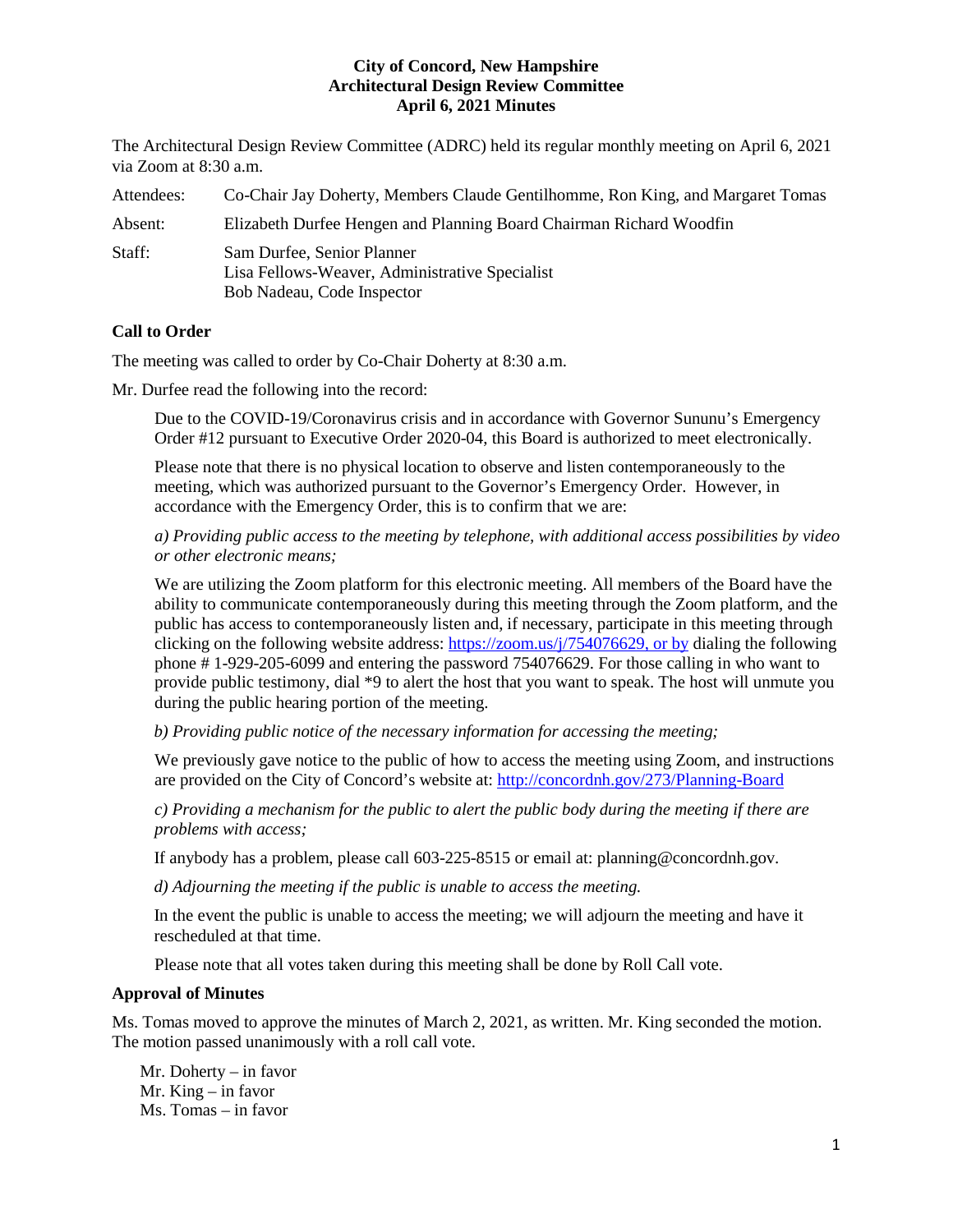Mr. Gentilhomme – in favor

# *Sign Applications*

1. Neopco Signs, on behalf of Remi Hinxhia, requests ADR approval for the replacement of a nonilluminated freestanding sign and the installation of a new externally-illuminated projecting sign at 60 Pleasant Street in the Civic Performance (CVP) District.

Glen Shadlick of Neopco Signs represented the application.

Mr. Shadlick explained the proposal is to replace the two existing faces of the 4x5 nonilluminated signs and reuse the changeable copy section. The existing fixtures will be reused. The logo is designed to look like a pizza pan. He noted that the projecting sign will be illuminated by exiting gooseneck lights on each side of the awning.

Mr. Doherty commented that the two bands of non-illuminated text seem fine as proposed. He added that the logo is attractive by itself. Mr. Gentilhomme added that the sign is very elegant. Ms. Tomas stated that the proposed signs are cleaner looking signs.

A discussion was held regarding two signs in a row at the entrance. Mr. Durfee stated that the freestanding is existing and is used for identification and showcasing specials; the projecting sign locates the doorway.

It was asked when the corrugated metal was to be added. Mr. Durfee explained that the metal was added a few months ago; however, there were complaints as the metal was blinding drivers. The owner would now like to carry over the siding from the neighboring condos to match.

Mr. Gentilhomme made a motion, seconded by Mr. King, to recommend approval for both signs, as submitted.

The motion passed unanimously with a roll call vote as follows:

Mr. Doherty – in favor Mr. King – in favor Ms. Tomas – in favor Mr. Gentilhomme – in favor

2. Wood & Wood Signs, on behalf of Bar Harbor Bank, requests ADR approval for the replacement of three non-illuminated wall signs at 90 North Main Street in the Central Business Performance (CBP) District.

Mr. Durfee stated that this application was continued from last month.

Sparky Potter represented the application.

Mr. Doherty noted that the Committee recommended the Bar Harbor text on the canopy sign be increased and be similar to what exists and be better incorporated within the canopy; and the plaque text and logos were to fit the proportion of the sign and the graphics.

Mr. Potter stated that the plaque signage is temporary. Mr. Durfee stated that there is no need to comment if the signs are temporary signs.

Ms. Tomas made a motion, seconded by Mr. King, to approve the awning sign as submitted, and to delete the applications for the wall signs as they are intended to be temporary signs.

The motion passed unanimously with a roll call vote as follows:

Mr. Doherty – in favor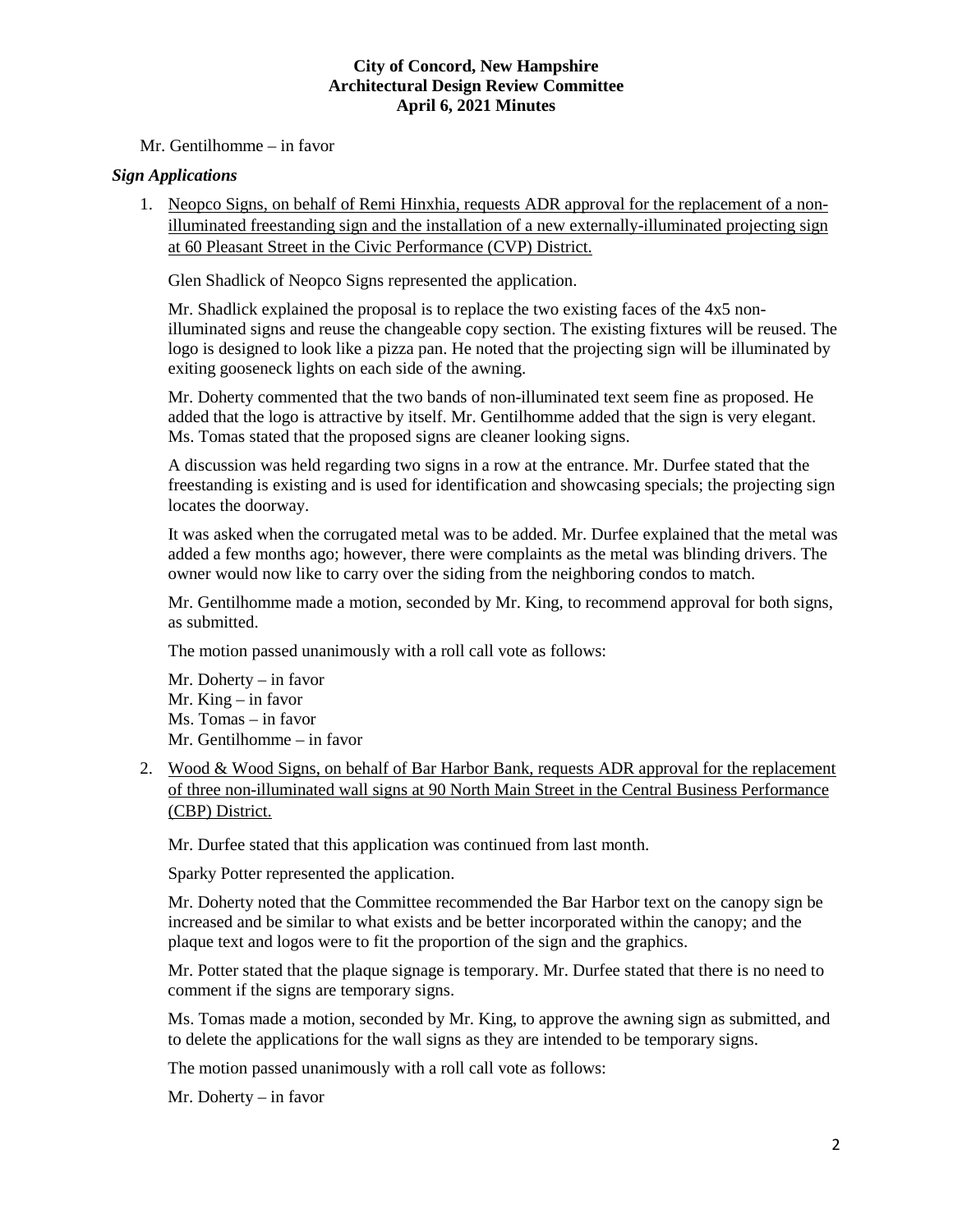Mr. King – in favor Ms. Tomas – in favor Mr. Gentilhomme – in favor

3. Hodges Development Corp., on behalf of Rick Smith, requests ADR approval for the installation of a new non-illuminated wall sign at 211 Loudon Road in the Gateway Performance (GWP) District.

Rick Smith represented the application.

Mr. Smith stated that he has resubmitted a proof of the proposed sign based on the previous recommendations of the Committee. He explained that he has removed the sign over the window and is proposing to relocate it to the archway. This sign will now match the logo on the door. He is proposing to add three small recessed lights. The small window sign will be removed as well as the sign on the side of the building. He added that he does not have a sign on the pylon at the street. He will add a logo sign on to the door.

Mr. King suggested that the hanging archway sign be reinforced to prevent it from swinging. Mr. Smith agreed.

Mr. King made a motion, seconded by Ms. Tomas, to approve the sign as submitted, and recommended that the sign be reinforced so that it will not swing in the archway.

The motion passed unanimously with a roll call vote as follows:

Mr. Doherty – in favor Mr. King – in favor Ms. Tomas – in favor Mr. Gentilhomme – in favor

4. Hodges Development Corp., on behalf of From the Top Hair Salon requests ADR approval for an existing non-illuminated wall sign and an externally-illuminated freestanding sign at 211 Loudon Road in the General Commercial (CG) District.

Diane Benoit of Hodges Companies represented the application.

Ms. Benoit stated that this is an existing sign that has been installed for about 20 years. She received notification from the Code Department that the tenants at the courtyard square need to submit an application for the sign; this application is fixing prior issues with signs.

Mr. Doherty commented that he appreciated that the fonts and colors are the same as the pylon sign.

Mr. King made a motion, seconded by Mr. Gentilhomme, to approve the sign as submitted.

The motion passed unanimously with a roll call vote as follows:

Mr. Doherty – in favor Mr. King – in favor Ms. Tomas – in favor Mr. Gentilhomme – in favor

5. Hodges Development Corp., on behalf of Splendore Chiropractic requests ADR approval for an existing non-illuminated wall sign and externally illuminated freestanding sign at 211 Loudon Road in the General Commercial (CG) District.

Dr. Donna Splendore of Splendore Chiropractic represented the application.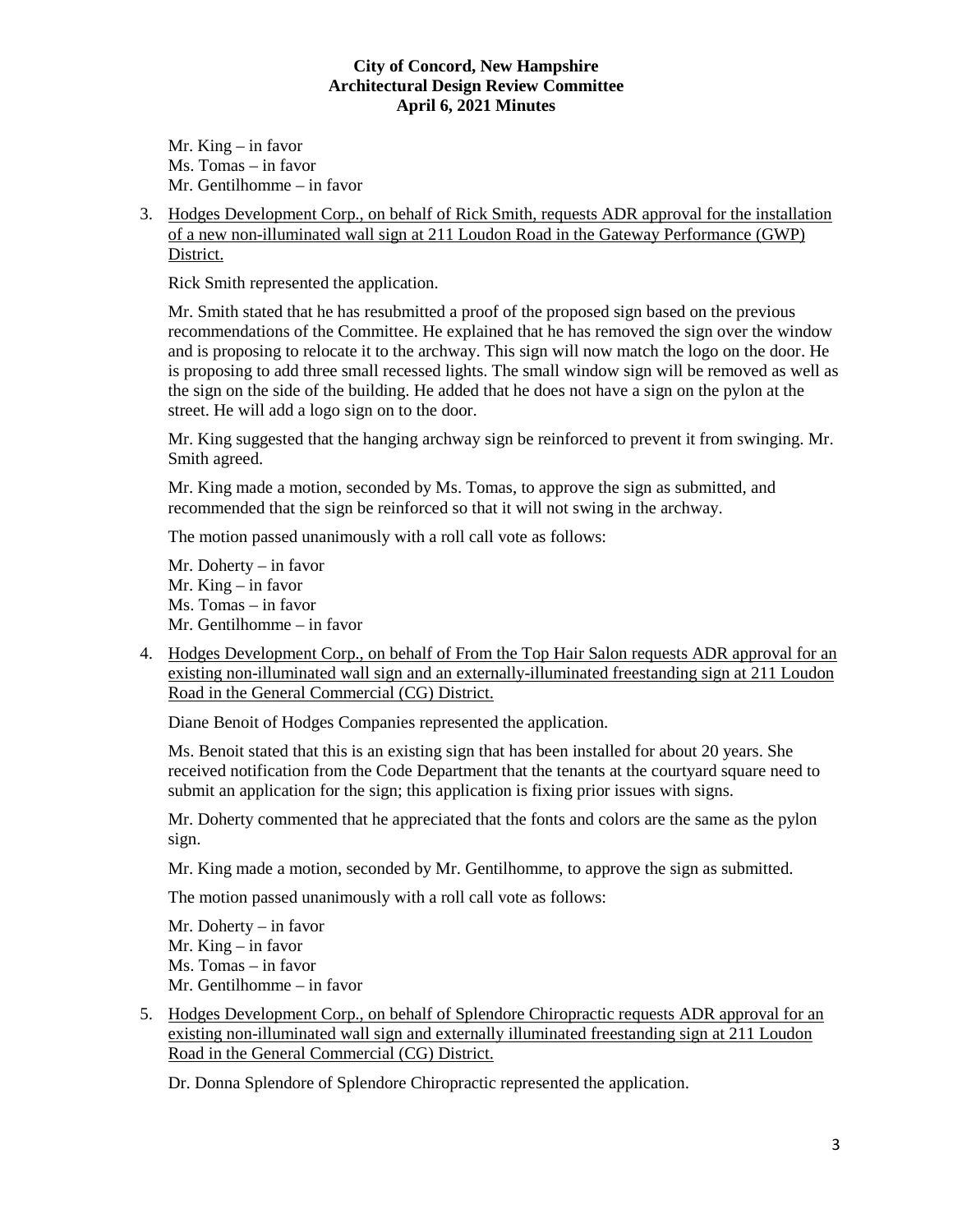Dr. Splendore explained that this is a similar situation as the previous application. She stated that this is an existing sign and she received notification from the Code Department that the tenants need to apply for sign permits. She took this as an opportunity to update her sign.

Mr. Doherty asked if both signs match. Dr. Splendore replied no and stated that both signs have been existing for 23 years and have never matched. She prefers to not change the freestanding sign since it has been installed for so long. This application is to change the building sign.

Mr. Gentilhomme stated that it is better identity for both signs to match; however, if the signs have been there this way for 23 years he is okay that they are different. Mr. Doherty commented that he feels that the signs should match.

Mr. King made a motion, seconded by Mr. Gentilhomme, to approve the sign as submitted.

The motion passed with a roll call vote as follows:

Mr. Doherty – opposed Mr. King – in favor Ms. Tomas – in favor Mr. Gentilhomme – in favor

6. Fast Signs, on behalf of John Constant, requests ADR approval for the installation of a new nonilluminated wall sign and a new non-illuminated freestanding sign at 35 South Main Street in the Central Business Performance (CBP) District.

Adam Gaudet of Birch Realty represented the application.

Mr. Gaudet explained that the proposal is for a new non-illuminated wall sign and a new freestanding sign. Both signs proposed are similar in size to the neighboring business and the prior tenant.

Mr. King expressed concern with the free-standing sign swinging in the wind and recommended that it be secured. Mr. Gaudet agreed and will address that with the installer. Ms. Tomas commented that this is a nice sign design.

Ms. Tomas made a motion, seconded by Mr. King, to approve both of the signs as submitted, with the strong recommendation that the free-standing sign be secured upon installation.

The motion passed unanimously with a roll call vote as follows:

Mr. Doherty – in favor Mr. King – in favor Ms. Tomas – in favor Mr. Gentilhomme – in favor

7. A & M Signs, on behalf of Rupert Dance, LLC, requests ADR approval for the relocation and replacement of an internally-illuminated freestanding sign at 105 Manchester Street in the Highway Commercial (CH) District.

No one was present to represent the application.

Mr. Durfee stated that the proposal is to replace the freestanding sign and to move up the reader sign. This will bring the sign in compliance.

Mr. King stated that there are several different sized signs in the freestanding sign along with different sizes and fonts. He stated that the signs are redundant and this is a poorly designed sign with no consistency. Ms. Tomas agreed and stated that consistency would help and ease the readability of sign.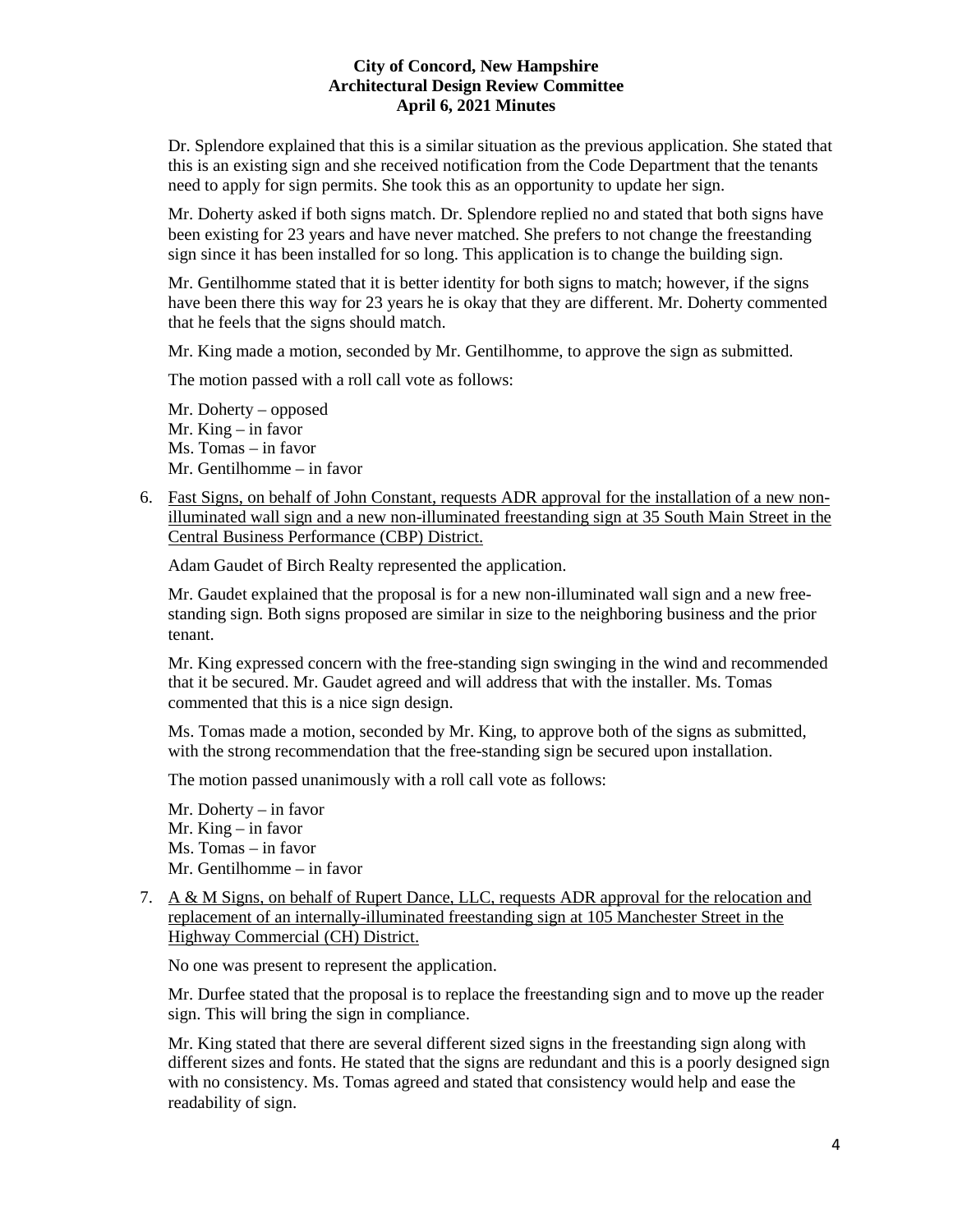Mr. Doherty asked about white backgrounds in the districts outside of downtown. Mr. Durfee replied that white is not prohibited in this district, but the Committee could recommend the background be changed from white to opaque. Mr. Nadeau stated that all three signs were illuminated. Mr. Durfee noted that one tenant has relocated.

Mr. Nadeau gave an overview of the sign history for this property. He stated that the sign was installed prior to the current zoning ordinance. The height is currently not compliant and the number of signs exceeds what is permitted. Companies have changed and the signs have also changed under the grandfathered use. With these signs, the sign height is grandfathered. The existing sign is not in compliance and the owner has relocated the sign rather than obtaining a variance. The lower signs cannot be calculated and the frontage to calculate the amount of area has not been obtained. The proposal is the compromise and solution.

Mr. King asked how the signs were installed. Mr. Nadeau replied that they were installed without permits or variances. The end product will be different and the assessed penalty will be for the existing sign.

Mr. Doherty asked about the sign company. Mr. Nadeau stated that the sign company is not familiar or is not willing to comply with City ordinances. He has been working to make the signs compliant for few months; it is a time-consuming process.

Mr. Gentilhomme asked if this is the applicant or sign company issue. Mr. Nadeau replied that the applicants hire the sign companies. He added that he is not sure who made the decisions. He added that there could be a lack of understanding as well as some confusion. The only path to compliance the Department has is through the applicant, not the sign company.

Mr. Gentilhomme made a motion, second by Mr. King, to table the application to next month and request revisions be submitted showing consistency in all design elements including text and fonts.

The motion passed unanimously with a roll call vote as follows:

Mr. Doherty – in favor Mr. King – in favor Ms. Tomas – in favor Mr. Gentilhomme – in favor

8. Sign-a-Rama, on behalf of TDL Investments, requests ADR approval for the replacement of an internally-illuminated wall sign and an internally-illuminated freestanding sign at 374 Loudon Road in the Gateway Performance (GWP) District.

Shafike Gasana represented the application.

Mr. Doherty stated that the sign color is nice and noted that black text over green is hard to read. Mr. Nadeau stated that the sign over the door is a temporary sign. Mr. Gasana explained that the wording shown "Specializing in East African Food" will not be in the circle as shown in the rendering.

Ms. Tomas noted that the sign is nice; however, there is too much going on in the windows making it distracting. She suggested reducing the signage in the windows.

Mr. Gentilhomme made a motion, seconded by Mr. King, to approve the signs as submitted, with the understanding that there will be no text on the left side of the sign within the circle.

The motion passed unanimously with a roll call vote as follows:

Mr. Doherty – in favor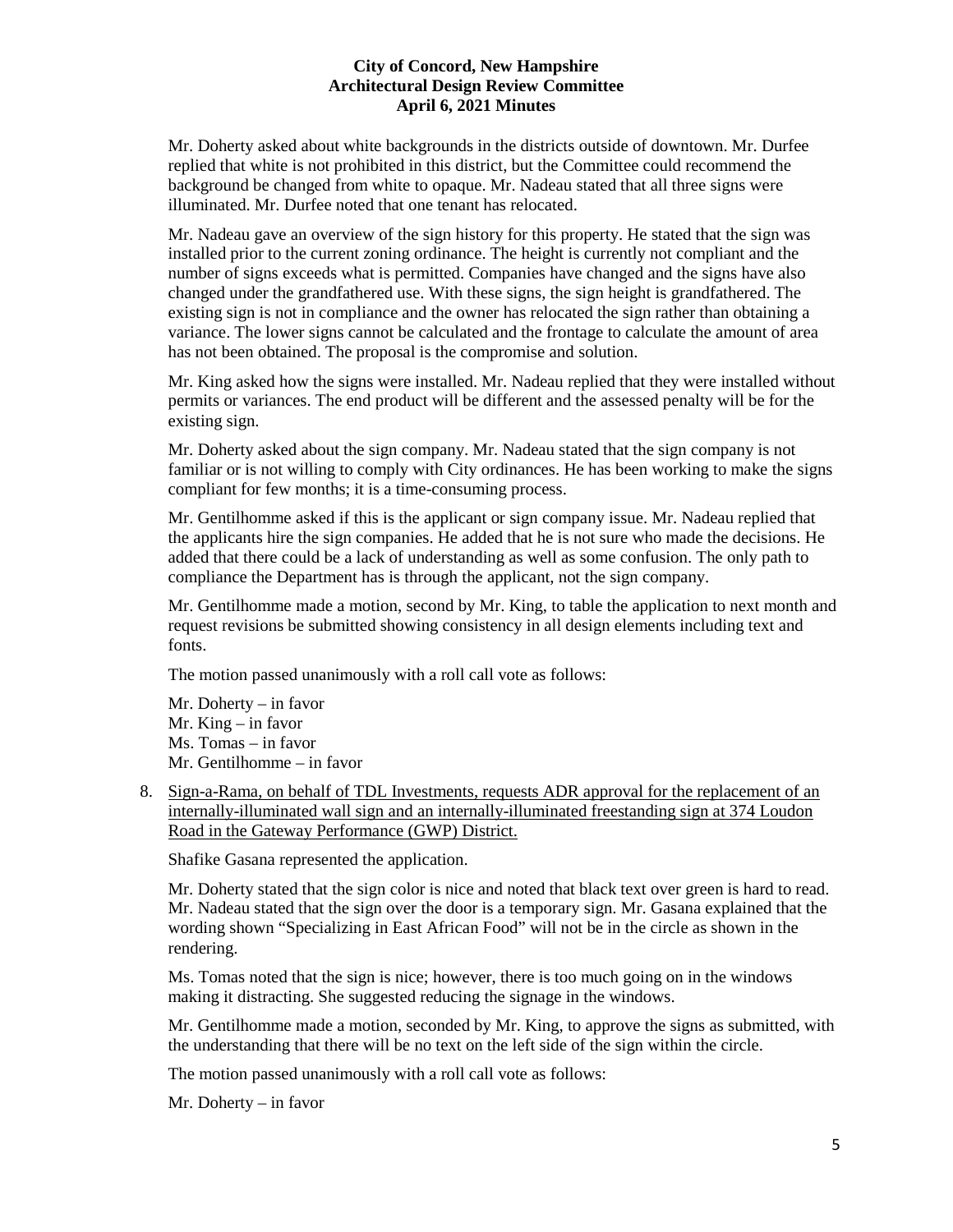Mr. King – in favor Ms. Tomas – in favor Mr. Gentilhomme – in favor

9. Sign-a-Rama, on behalf of Dan O'Brien Kia, requests ADR approval for the replacement of an internally-illuminated wall sign, the relocation of an internally-illuminated wall sign, and the replacement of a non-illuminated freestanding sign, at 158 Manchester Street in the Highway Commercial (CH) District.

No one was present to represent this application.

Mr. Nadeau explained that the oval sign has been installed and the applicant did pay the penalty in order to install the sign. The oval sign is the original sign that was on the face of this building prior to renovations.

Ms. Tomas asked if this is the same red as the prosed directional replacement sign as it appears to be different. Mr. Nadeau replied yes, it is the same red. He stated that a variance was obtained for the second sign. The applicant has modified the second sign. Mr. Doherty noted that there is a lot of white surrounding the Dan O'Brien and there is also a black outline. Mr. Gentilhomme stated that the white blurs the lettering.

Ms. Tomas made a motion, seconded by Mr. Gentilhomme, to approve the signs as submitted, with the recommendation that all reds match the existing Kia signage and the Dan O'Brien directional sign be simplified by using block lettering and removing the black outline.

The motion passed unanimously with a roll call vote as follows:

Mr. Doherty – in favor Mr. King – in favor Ms. Tomas – in favor Mr. Gentilhomme – in favor

10. Sign-a-Rama, on behalf of Modern Man Barbershop & Shave Parlor requests ADR approval for the replacement of two window signs and a freestanding sign at 253 South Main Street in the Urban Transitional (UT) District.

No one was present to represent this application.

Mr. King stated that the signs in the windows are hard to read and some letters are not showing up well. Mr. Doherty stated that the sign is an elegant design. He suggested that the text "barber shop" should be set out more.

Ms. Tomas asked about lighting for the free-standing sign. Mr. Durfee replied that there is no lighting proposed.

Mr. King made a motion, seconded by Ms. Tomas, to approve the signs as submitted, with a strong recommendation for some type of design element used to make the "e" and "r" more prominent and the ghost image behind the sign be removed.

The motion passed unanimously with a roll call vote as follows:

Mr. Doherty – in favor Mr. King – in favor Ms. Tomas – in favor Mr. Gentilhomme – in favor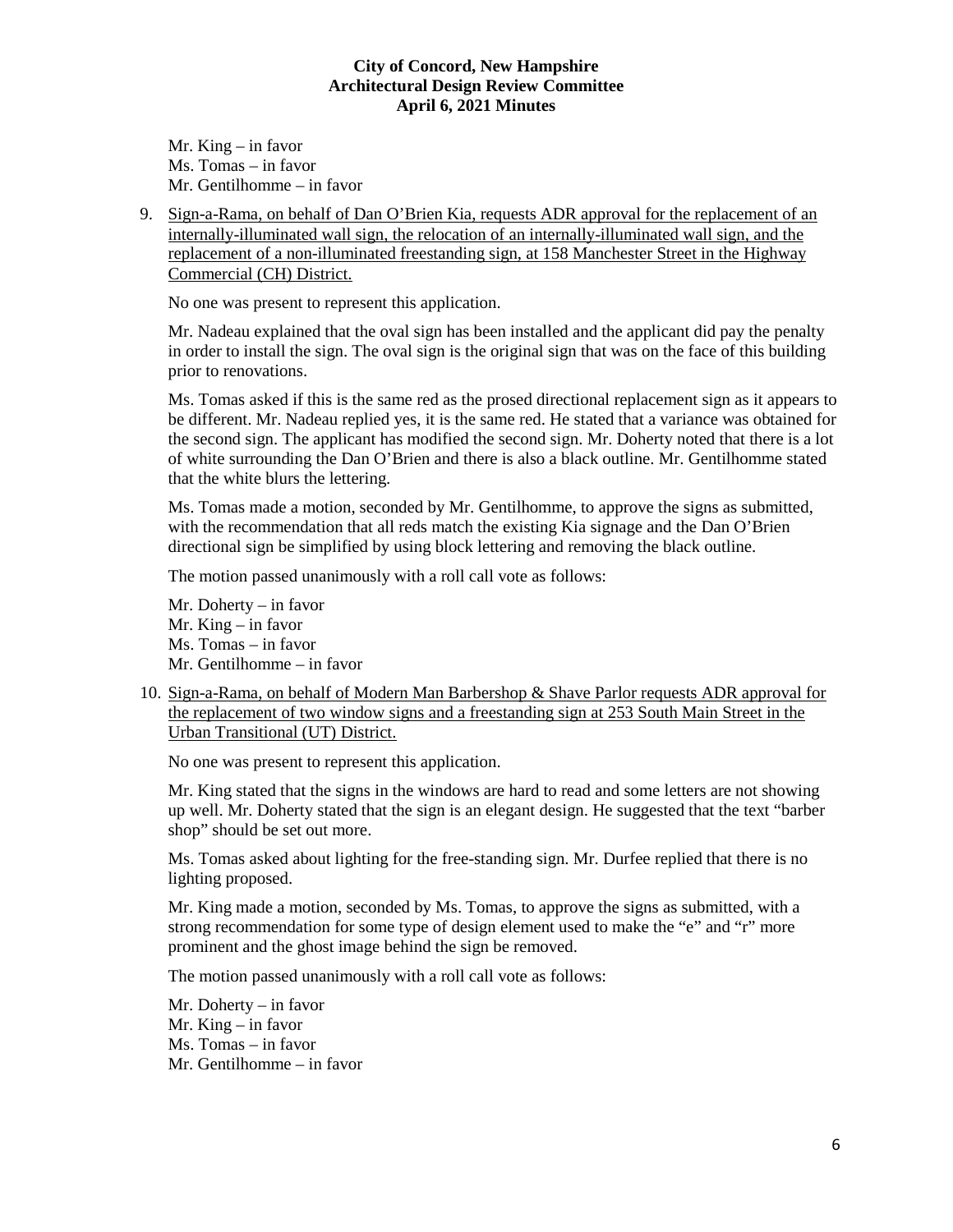11. [Barlo Signs,](https://www.concordnh.gov/DocumentCenter/View/16974/190-N-Main-St---Northway-Bank---3-Building-Signs-for-ADR-plus-directional) on behalf of Northway Bank requests ADR approval for the replacement of two externally-illuminated wall signs and the installation of a new non-illuminated wall sign at 190 North Main Street in the Urban Commercial (CU) District.

Brandon from Barlo Sign represented the application.

Brandon explained that there are two separate sign applications. One application is for a sign with aluminum channel letters and halo lettering. This will match the roof lines and shutters exiting on the building.

Mr. King commented that it appears that the fonts are different. The representative replied that all fonts are the same.

Mr. Gentilhomme stated that he would like the applicant to add signage to the property and leave the building alone. Mr. King agreed. Ms. Tomas stated that the signage does not fit with the character of the building and the proposed sign locations make it very crowded. It was suggested that the signs be moved to the left and scaled down.

Additional discussion was held regarding the entryway sign. Mr. Doherty suggested that the sign be placed inside the building. Brandon explained that this sign was built into the railing by the prior tenant. Members felt that the business's mission statement does not belong in this location.

Brandon referenced Item F, the ATM and Drive-up signs. He stated that these two signs will aid in visibility in the winter months. He noted Item G, the window vinyls, which are on one side of building and used for direction.

Mr. Durfee stated that the monument sign is not a part of this application. A variance will need to be obtained.

Mr. King stated that he feels that the signs are diminishing to the building and this many signs on one building are confusing.

Ms. Tomas made a motion, second by Mr. Doherty, to approve signs E-I; and not approve sign B as it does not fit in with the character of the building with regard to location and is not necessary with the monument sign.

Mr. Gentilhomme made a motion, second by Mr. Doherty, to amend the motion to recommend approving signs F-I; and to not approve signs B or E, and encourage the applicant to move forward with the monument sign.

The motion passed unanimously with a roll call vote as follows:

Mr. Doherty – in favor Mr. King – in favor Ms. Tomas – in favor Mr. Gentilhomme – in favor

#### 12. WOW Fried Chicken & Subs requests ADR approval for the relocation of an existing internallyilluminated sign at 7 Depot Street in the Central Business Performance (CBP) District.

Maher Abbas represented this application.

Mr. Abbas stated that after 5 years, the business has relocated from 7 Depot Street to 5 Pleasant Street Ext. This is the same sign that was at the previous location.

Mr. King suggested painting the letters and the black bar behind the letters.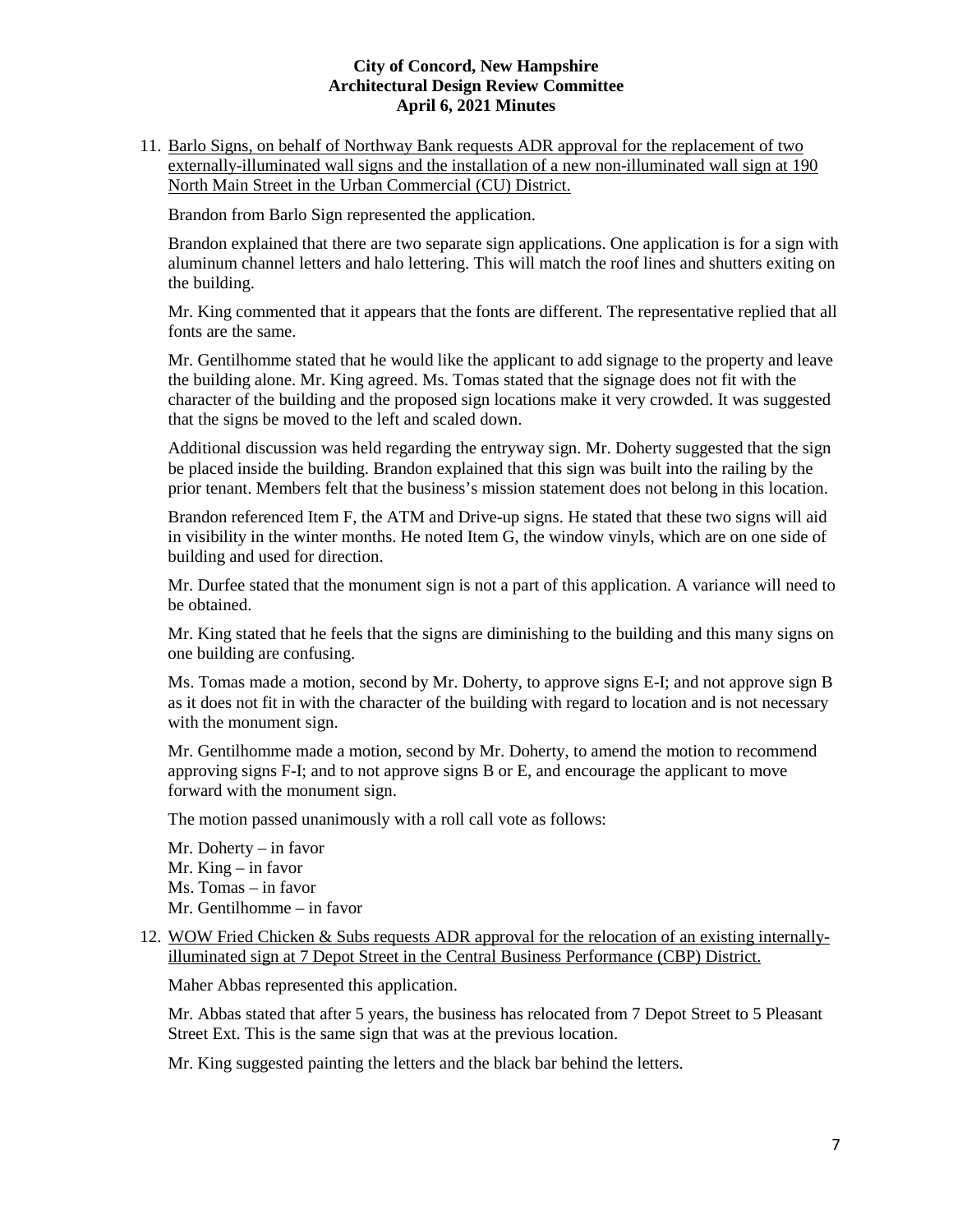Mr. King made a motion, seconded by Ms. Tomas, to approve the sign as submitted, with a strong recommendation that the letters and black bar be repainted.

The motion passed unanimously with a roll call vote as follows:

Mr. Doherty – in favor Mr. King – in favor Ms. Tomas – in favor Mr. Gentilhomme – in favor

13. Spectrum Signs, on behalf of State Pleasant Street LLC requests ADR approval for the replacement of an internally illuminated projecting sign at 26 Pleasant Street in the Central Business Performance (CBP) District.

No one was present to represent the application.

Mr. Durfee stated that the sign will need to be redesigned due to the fact that white backgrounds for signs are not permitted in the CBP District.

Members felt that this sign was busy but delicate and suggested making the sign more prominent as the text appears to be lost.

Mr. Doherty made a motion, seconded by Mr. King, to approve the sign as submitted, with the condition that the sign be redesigned to remove the white background or add an opaque background so that the white is not illuminated in the evening and recommended that the font size for "gifts" be increased to be more legible or "gifts" be removed.

The motion passed unanimously with a roll call vote as follows:

- Mr. Doherty in favor Mr. King – in favor Ms. Tomas – in favor Mr. Gentilhomme – in favor
- 14. Advantage Signs, on behalf of Comprehensive Counseling Connections requests ADR approval for the installation on a new externally-illuminated freestanding sign at 187 North main Street in the Urban Transitional (UT) District.

Josh Messinger from Advantage Signs represented the application along with applicant Patti Bartlett from Comprehensive Counseling Connections.

Mr. Messinger stated that the sign needed to be redesigned due to the fact that it was over the square footage requirement. He stated that the sign is a digital print and will not be illuminated. Ms. Bartlett explained that the original sign was 15 sq. ft. and was from 1988.

Mr. Doherty stated that the sign is well done as far as the colors and he appreciates how prominent the numbers are. He expressed concern with the screen print as it appears flat with no 3-dimensional relief. Mr. Messinger stated that no other options were discussed. He explained that they are proposing to use ¾" material backed-up so there will be some dimension.

Mr. King noted that there is some crowding with the compass logo and the "g" in Counseling.

Mr. King made a motion, seconded by Ms. Tomas, to approve the sign as submitted, with understanding that the gray behind the lettering will be removed and with the recommendation that the compass logo be reduced in size to address the crowding of Counseling.

The motion passed unanimously with a roll call vote as follows: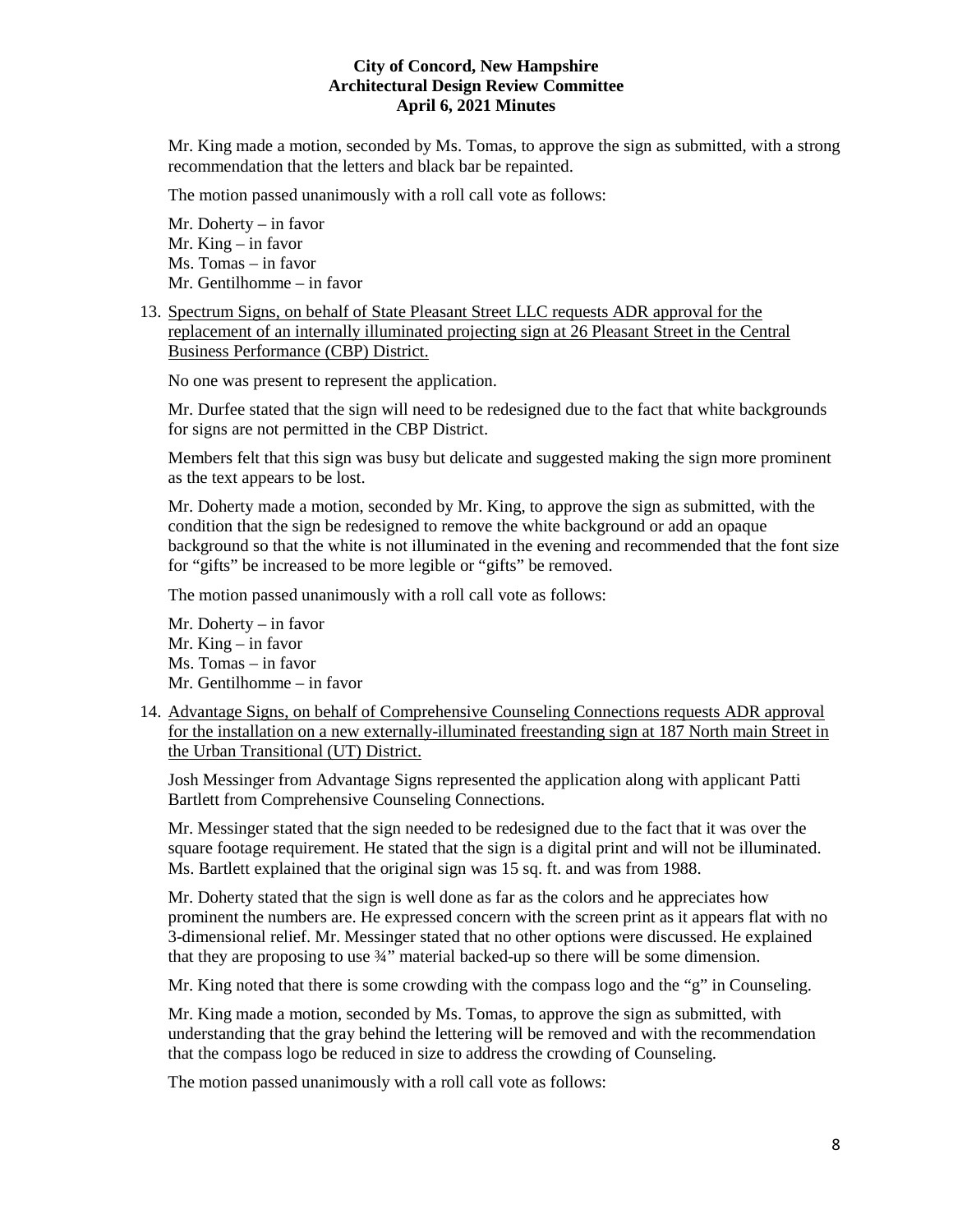Mr. Doherty – in favor Mr. King – in favor Ms. Tomas – in favor Mr. Gentilhomme – in favor

15. Advantage Signs, on behalf of Wilcox & Barton, requests ADR approval for the replacement of an externally illuminated wall sign and a non-illuminated projecting sign at 10 Pleasant Street Extension in the Central Business Performance (CBP) District.

Josh Messinger from Advantage Signs represented the application along with Erin Lambert from Wilcox & Barton.

Mr. Messinger explained the proposal is for two signs, a blade sign facing Pleasant Street Ext. and a wall sign facing Storrs Street. The blade sign will not be illuminated and the wall sign will have external down lighting. The blade sign will have a custom bracket. The material is sign foam. The wall sign letters are raised on a sandblasted or depressed background. The sign is currently attached by an existing sign cabinet, which will be changed to angled brackets.

Discussion ensued relative to the proposed blade sign. Mr. Mr. Doherty commented that the blade sign is too big and could be designed to be more elegant. Ms. Tomas mentioned the precarious location of the sign and suggested a different bracket for visual weight. She also commented about the border on the sign and suggested it be changed as it also gives the sign a weight that should not be on this type of sign in this location. Mr. Messinger stated that the proposed blade sign is complying and added the logo was adjusted to fit within the allowable square footage. Mr. King agreed that the sign could be smaller and adjusted to the scale of building more and also agreed with changing out the bracket.

Mr. Doherty made a motion, seconded by Mr. King, to approve the wall sign as submitted; and to revise the blade sign, specifically for visual weight and size, as well as the bracket details, and to resubmit to the Committee.

The motion passed unanimously with a roll call vote as follows:

Mr. Doherty – in favor Mr. King – in favor Ms. Tomas – in favor Mr. Gentilhomme – in favor

# *Building Permit Applications in Performance Districts*

1. Wilcox & Barton requests ADR approval for the renovation of the building at 10 Pleasant street in the Central Business Performance (CBP) District.

Erin Lambert of Wilcox & Barton represented the application.

Erin Lambert stated that she is returning to the Committee to address the inconsistencies of the windows and doors. She stated they are receiving guidance on washing the exterior of the building; it is not going to be a power wash.

A discussion was held regarding the proposed blade sign. Ms. Lambert stated that the blade sign is to note the entrance to the building. It will now be over the door with the brackets as opposed to wrapping around the corner of the building. Mr. Doherty asked why not keep it wrapped. Ms. Lambert replied that it was not desired by the Committee last month and the historical consultant suggested to keep the sign as close to the building for historical tax credit purposes.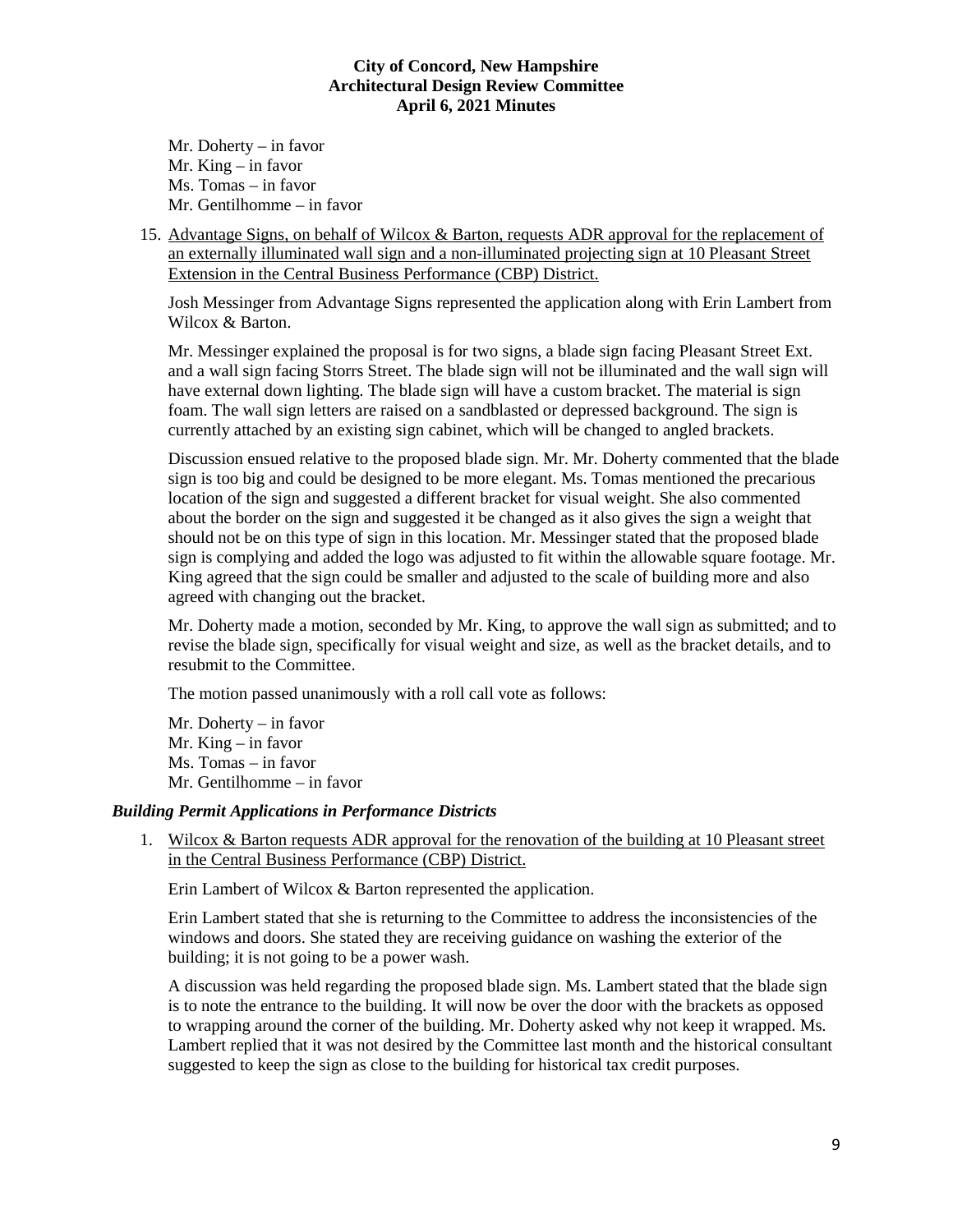Additional discussion was held regarding removing the door below the blade sign and making a window and why the window is different. Ms. Lambert explained that they are going to have the window look like the door and maintain the existing look. Ms. Tomas recommended a panel as it would be more visually appearing. Mr. Gentilhomme suggested adding frame work.

Mr. Doherty asked about lighting for the canopy. Ms. Lambert stated that she will check into the lighting. Additional discussion was held regarding the drainage from the canopy. Ms. Lambert stated that the canopy is at a slight pitch; however, there could be drain that will be connected into the roof and tie into the drainage.

Ms. Tomas made a motion, seconded by Mr. King, to approve the design as submitted, with the following recommendations:

- look at the canopy and blade sign and coordinate matching the two elements;
- consider lighting canopy;
- address drainage off of canopy; and,
- suggest making the door infill panel to not look like a doorway

The motion passed unanimously with a roll call vote as follows:

- Mr. Doherty in favor Mr. King – in favor
- Ms. Tomas in favor
- Mr. Gentilhomme in favor
- 2. The Fraternal Order of the Eagles #613, requests ADR approval for the installation of an awning at 36 South Main Street in the Central Business Performance (CBP) District.

Anna El-Amin represented the application.

Mr. Durfee explained that the proposal is to add a canopy over the existing deck. There is one window shown and that has been changed to a door.

Mr. Gentilhomme commented that the canopy would add to the character of building; however, the location and height need to be clarified.

Mr. King made a motion, seconded by Ms. Tomas, to continue the application and request the applicant provide a color photograph of the building with the canopy rendered on the building and a picture showing the side view in relation to the entrance.

The motion passed unanimously with a roll call vote as follows:

Mr. Doherty – in favor Mr. King – in favor Ms. Tomas – in favor Mr. Gentilhomme – in favor

# *Major Site Plan Applications*

1. Wilcox and Barton, on behalf of 3G Eagle requests ADR approval for the expansion of a parking lot and loading area at 25 Henniker Street in the Industrial (IN) District.

Erin Lambert of Wilcox & Barton represented the application.

Erin Lambert explained the proposal is a Major Site Plan application for an expansion of the parking and loading area and the conversion of the east side of the building into three suites. They also plan to build five overhead doors. CUP's have been requested for 19 fewer parking spaces and for an increase to impervious surface in the aquifer protection district.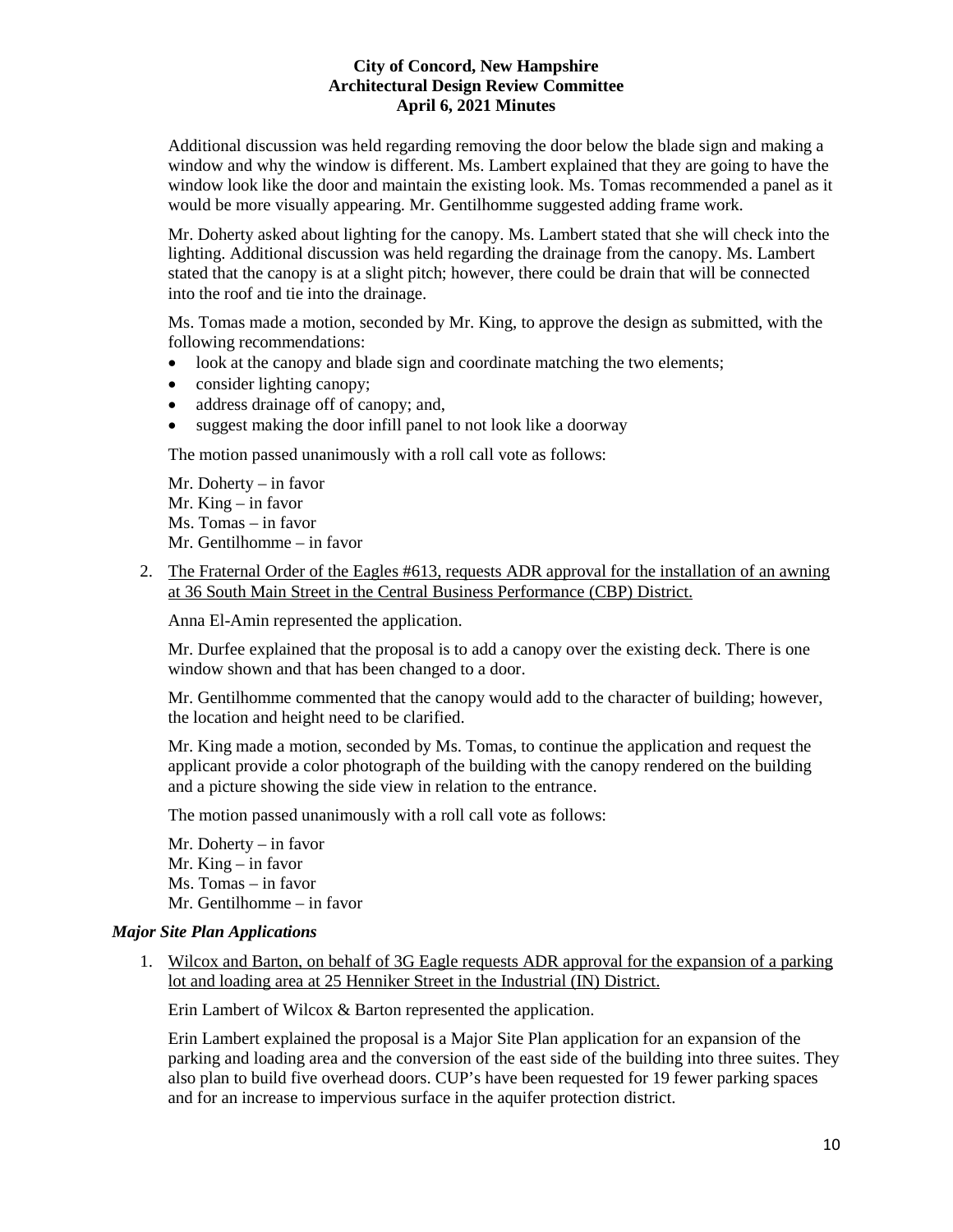Discussion ensued regarding the removal of trees. Ms. Lambert stated that they have done an extensive review of the site relative to the trees and landscaping. She noted they do plan to replace some trees and explained that they are working on the landscaping and trying to keep the trees at the edge of the pavement and the retention pond.

Ms. Tomas made a motion, seconded by Mr. King, to approve as submitted, with the recommendation that the City continue to work with the applicant regarding the landscaping.

The motion passed unanimously with a roll call vote as follows:

Mr. Doherty – in favor Mr. King – in favor Ms. Tomas – in favor Mr. Gentilhomme – in favor

2. Nobis Group, on behalf of Brixmor Capitol, requests Major Site Plan approval for development of new restaurant, retail, and coffee shop uses with a drive-through facility at 80 Storrs Street in the Opportunity Corridor Performance (OCP) District.

Reuben Twersky and Frank Campione of Brixmor represented the application along with Chris Nadeau of Nobis Group.

Mr. Nadeau gave an overview of the proposal. He explained that the project on Storrs Street consists of a 6,100 sq. ft. restaurant (110 Grill), a 2,300 sq ft. coffee business with a drivethrough, and a centered building for unknown future businesses. They are proposing to re-arrange the parking and intersection.

Mr. Twersky explained that the proposal is to create a pocket park in this area and to have a connection to Main Street.

Mr. Campione reviewed the aesthetics of the building and stated that they want to avoid twodimensional architecture and would like to have walkability between buildings and access points. The style proposed is a contemporary design to look like three or four buildings that were developed over time by different developers yet the building is one continual façade. The street scape will consist of both in ground and raised planters, sidewalks, patios, bench areas, bicycle areas, resting areas, with access in between the buildings and into the existing plaza and intersection. Inground lighting and bollards are proposed. The buildings will be four-sided and have outdoor seating options.

Mr. King asked about the alleyway between the 110 Grill and the next building. Mr. Campione stated that this area is a service corridor and will be a screened wall with lighting. Mr. King commented that the buildings appear to be stark and the parking lot side could be dressed up more. Mr. Campione stated each operator will have a back of the house area for their building; restaurant uses require large kitchens. The entrance for the 110 Grill wraps two sides of the building – the front door is the left with the design of parking and landscaping done purposely due to glazing on the building. He added that the site is an active shopping center and he sees Storrs Street as the front side.

Mr. Durfee suggested 110 Grill swap the areas of their bathrooms and seating area in the southeast corner then add windows to the Storrs Street façade where there is currently wall. Mr. Campione thought this seemed like a feasible alternative that would be beneficial to the Storrs Street façade.

Mr. Gentilhomme agreed and suggested that the entire floor plan be flipped. He added that this would also allow the patio entrance to be on the street scape side. Mr. Campione noted that there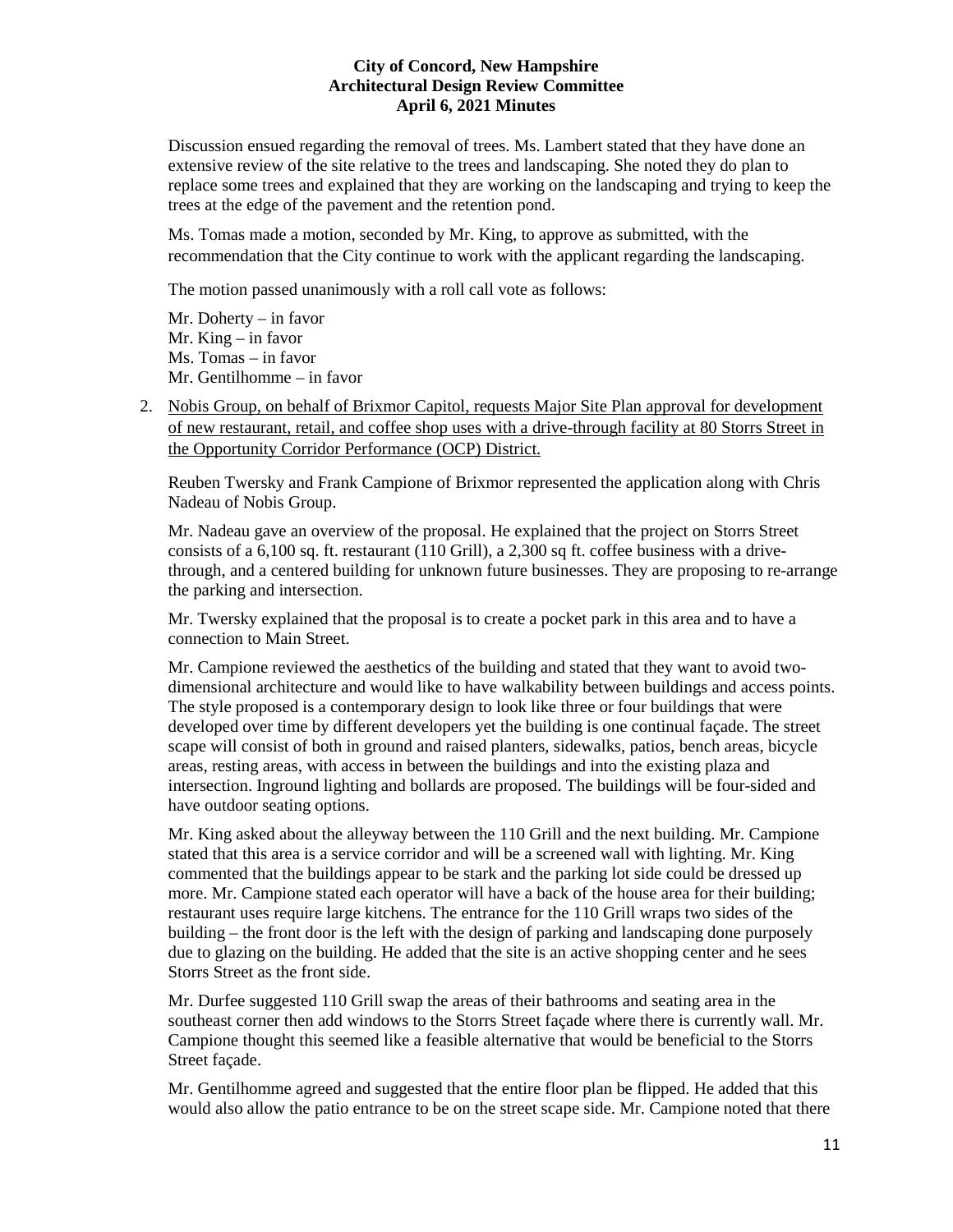may be an ADA accessibility issue. However, he commented that these are both viable options and he will discuss with the tenant.

Additional discussion was held regarding the downtown area. Mr. Doherty commented that the City continues to try to improve buildings and he referenced the CVS building. The building is one story and this proposal is for the same thing, one story buildings and large billboard-type signs. He added that it does meet the zoning but why do this style again; this is totally opposite of what was expected for this site.

Mr. Gentilhomme stated that there is nothing proposed in the renderings with relation to the character of Main Street. He commented that this layout and architecture are more reminiscent of Loudon Road. The architecture could be seen anywhere else in the country. He added that the pictures are detrimental and suggested to find better images to represent the businesses. He noted that the prior design indicated an impression of a two-story building. To tie in with Main Street, building materials of more substance should be used other than CMU and EIFS.

Mr. Doherty asked if there is a parapet. Mr. Campione stated that parapets are built around to hide roof top units and will give an illusion of a higher story building. The buildings are 22-23 feet high with peaks up to 26 ft. Mr. Doherty stated that there are buildings on Main Street that are two story and higher; screening the roofs is very important and the units will be more prominent than depicted. Mr. Campione replied that he will address this and provide updated renderings.

Mr. Doherty spoke to the drive-through and commented that a drive-through and walkability are completely at odds with each other. He asked if there was going to be a walk-up window. Mr. Campione replied that drive-throughs are everywhere now due to COVID-19. Many quick serve restaurants (QSR's) will not come unless there is a drive-through opportunity. Mr. Durfee stated that in documents included in an earlier submission, a walk-up window was referenced. He stated that it would be appropriate here but not something that is shown in these plans. Mr. Campione commented that it does make sense and added that this is something they could mention to the tenant and see if it could be considered.

Mr. Durfee stated that the application is appearing before the Planning Board for a public hearing on April 21. Discussion ensued regarding the lack of connection to Main Street. Members commented that the proposal needs to be friendlier for the pedestrian. There is no brick or granite on the proposed buildings. Mr. King stated that a 110 Grill he visited had a great outdoor experience; he does not see the same type of experience reflected in this proposal.

A discussion was held about the retaining wall. Mr. Campione stated that the retaining wall is landscaped and is being used more as an eating area. Ms. Tomas stated that the Committee does not have a clear picture and not enough information; more details need to be provided. Mr. Gentilhomme agreed and commented that this is not the direction the City should be going in.

Mr. Gentilhomme stated that he does not support the drive-through at all; however, if there has to be one, it should be at the far end of the site by the parking lot. Mr. Durfee stated that the location and layout of the drive-through demonstrate best practices for drive-throughs; and that there is no chance for queuing out onto a public street due to the layout.

Mr. Doherty left at 11:15. Mr. Gentilhomme was appointed acting chair.

Mr. Gentilhomme stated that there needs to be a good discussion regarding the architecture of the building and more detail needs to be provided relative to the site, specifically the grading and landscaping.

Mr. King commented that the high blank facades feel like billboard advertising; it is more of a reflection to the shopping center than to Main Street. All members agreed. Mr. Gentilhomme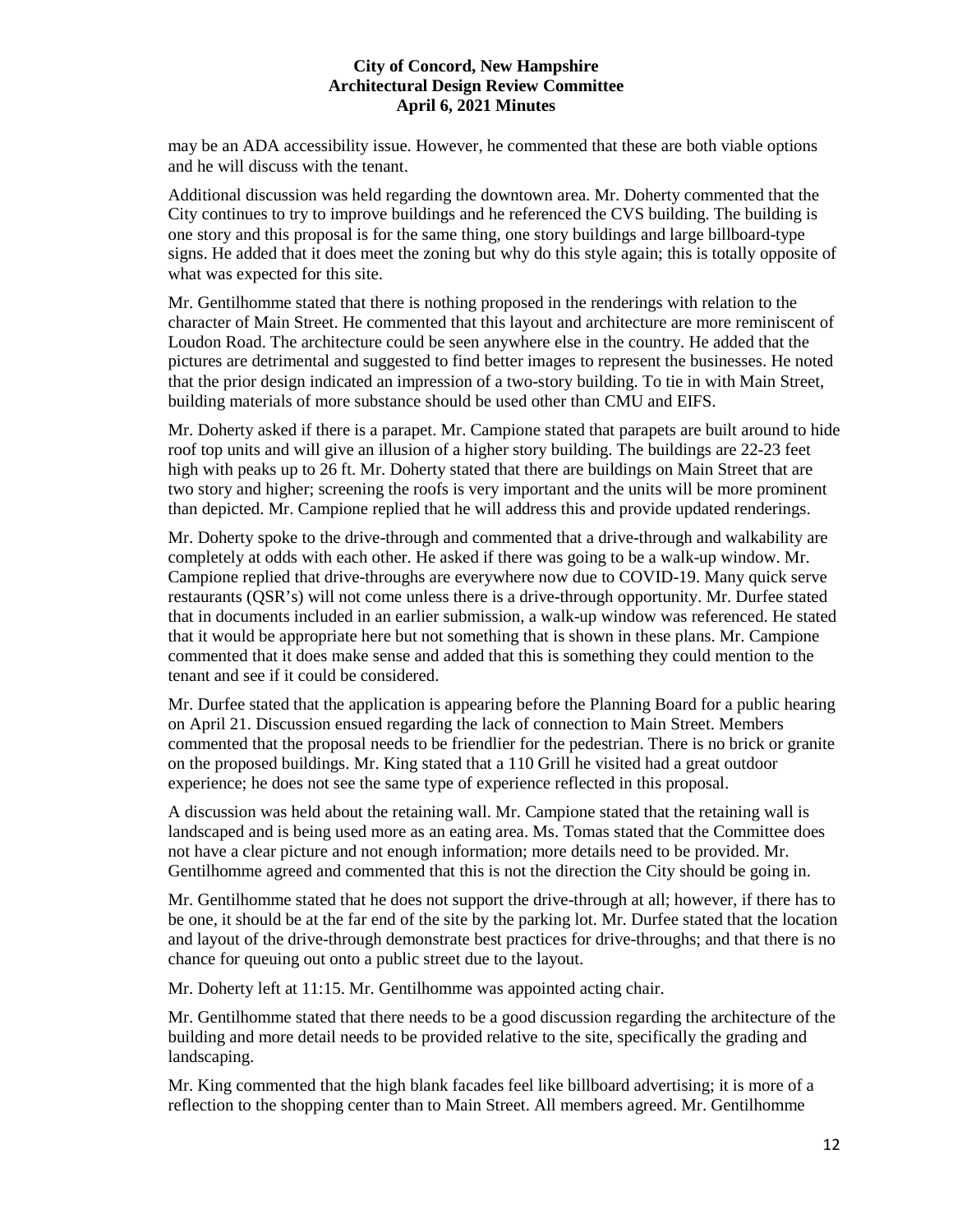stated that the Committee is not necessarily looking for traditional. He referenced a contemporary building recently reviewed across the street that did not have brick for the exterior; it had glass and was a clean design. Mr. Campione suggested warm wood tones on a metal product, longwood.

Mr. Gentilhomme stated that overall, the general concept of the layout is acceptable. The Committee needs detailed elevations with a clear sense of the grading, and material details for all proposed buildings.

The applicant suggested a design charrette with the ADR members to revise the architecture and improve aesthetics to better reflect the character of Main Street.

Ms. Shank stated that the applicants should look at the Master Plan for the area. She explained that the Plan envisions this site as an opportunity for a higher intensity development. New development should be a catalyst for this future development with streetscapes and urban density. The site is an important location to set a precedent for future development of the corridor. She stated that the Planning Board will most likely agree with the ADR with regard to building materials and aesthetics. She noted that a charrette would be a great idea. This current ADR meeting could be considered a feedback session. She encouraged the design team to continue. She added that the comments from ADR members were great and it seemed like they were having productive discussions with the applicant. She suggested that the applicant return to the next meeting after the charrette.

Mr. Gentilhomme stated that the Committee is on the same page as the City. The shopping center is not well liked and the architecture of the buildings in the area that the architect indicated they styled their proposal after are not valued.

Mr. Campione will talk with 110 Grill relative to a redesign of the interior.

Mr. Durfee with provide the applicants and members with the guidelines for Main Street development and Master Plans related to this area.

Mr. Gentilhomme made a motion, second by Ms. Tomas, to continue the project until next meeting with following comments:

Members agree that the general concept of the site plan is acceptable; however, the drive-through is not favored for the downtown Concord area. The applicant is encouraged to provide more site information especially in regards to grades, look at layout of the 110 Grill to provide more glazing on Storrs Street. In general, all architecture should be revised to develop designs that are more in keeping with the City's concept of the development of the corridor and the design guidelines of Main Street.

The motion passed unanimously with a roll call vote as follows:

Mr. King – in favor Ms. Tomas – in favor Mr. Gentilhomme – in favor

Ms. Tomas asked about general design review for the City and where the line is stopped in terms of signage and plans. Mr. Durfee explained ADR reviews building permits in performance districts, all major site plan and subdivision applications and sign applications in mixed and commercial use districts.

Members requested documentation that shows the City's performance districts.